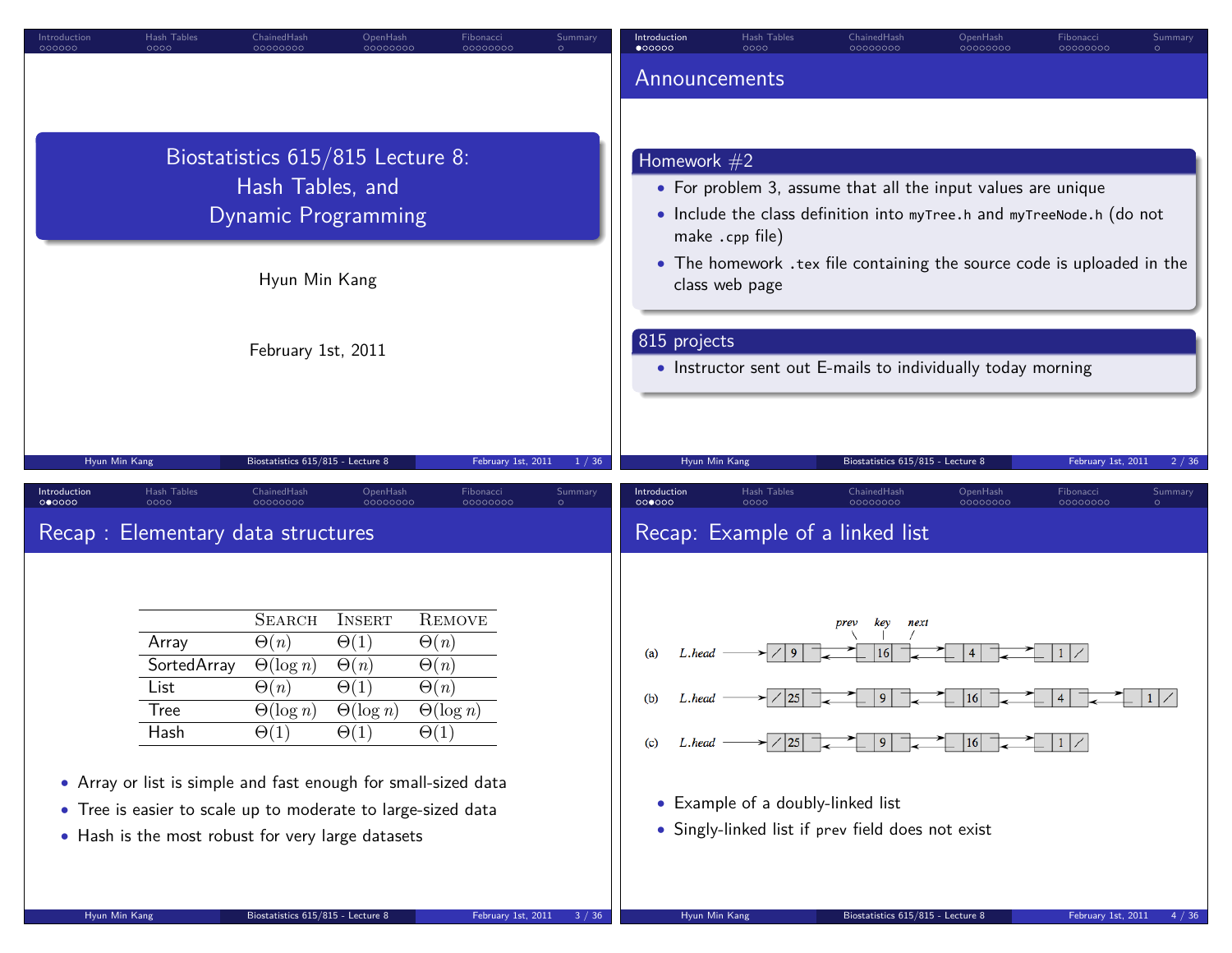| Introduction<br>000000                          | Hash Tables<br>0000 | ChainedHash<br>00000000                                                       | OpenHash<br>00000000                                  | Fibonacci<br>00000000 | Summary<br>$\circ$ | Introduction<br>0000000 | Hash Tables                                                                  | ChainedHash                                                                                                                                                                                                                                                                                                                                                                                                                                                                                                                                                                                                                                     | OpenHash<br>00000000 | Fibonacci<br>00000000 | Summary |
|-------------------------------------------------|---------------------|-------------------------------------------------------------------------------|-------------------------------------------------------|-----------------------|--------------------|-------------------------|------------------------------------------------------------------------------|-------------------------------------------------------------------------------------------------------------------------------------------------------------------------------------------------------------------------------------------------------------------------------------------------------------------------------------------------------------------------------------------------------------------------------------------------------------------------------------------------------------------------------------------------------------------------------------------------------------------------------------------------|----------------------|-----------------------|---------|
|                                                 |                     | Recap: An example binary search tree                                          |                                                       |                       |                    |                         |                                                                              | Correction: Building your program (lecture 6)                                                                                                                                                                                                                                                                                                                                                                                                                                                                                                                                                                                                   |                      |                       |         |
| Hyun Min Kang                                   | T.root              | • Pointers to its parent can be omitted.<br>Biostatistics 615/815 - Lecture 8 | • Pointers to left and right children (NIL if absent) | February 1st, 2011    | 5 / 36             | clean:<br>Hyun Min Kang | $user@host: \tilde{\ }$ /> g++ -o myArrayTest Main.cpp<br>rm *.o myArrayTest | Individually compile and link - Does NOT work with template<br>• Include the content of your .cpp files into .h<br>• For example, Main.cpp includes myArray.h<br>Or create a Makefile and just type 'make'<br>all: myArrayTest # binary name is myArrayTest<br>myArrayTest: Main.cpp # link two object files to build binary<br>g++ -o myArrayTest Main.cpp # must start with a tab<br>Biostatistics 615/815 - Lecture 8                                                                                                                                                                                                                        |                      | February 1st, 2011    | 6/36    |
| Introduction<br>00000                           | Hash Tables<br>0000 | ChainedHash<br>00000000                                                       | OpenHash<br>00000000                                  | Fibonacci<br>00000000 | Summary            | Introduction<br>000000  | Hash Tables<br>$\bullet$ 000                                                 | ChainedHash<br>00000000                                                                                                                                                                                                                                                                                                                                                                                                                                                                                                                                                                                                                         | OpenHash<br>00000000 | Fibonacci<br>00000000 | Summary |
| Today<br>Data structure<br>$\bullet$ Hash table | Dynamic programming | • Divide and conquer vs dynammic programming                                  |                                                       |                       |                    |                         | Two types of containers<br>and std::multiset.                                | Containers for single-valued objects - last lectures<br>• INSERT $(T, x)$ - Insert x to the container.<br>• SEARCH $(T, x)$ - Returns the location/index/existence of x.<br>• REMOVE(T, x) - Delete x from the container if exists<br>• STL examples include std:: vector, std:: list, std:: deque, std:: set,<br>Containers for (key, value) pairs - this lecture<br>• INSERT $(T, x)$ - Insert $(x. key, x. value)$ to the container.<br>• SEARCH $(T, k)$ - Returns the value associated with key k.<br>• REMOVE(T, x) - Delete element x from the container if exitst<br>• Examples include std::map, std::multimap, and _gnu_cxx::hash_map |                      |                       |         |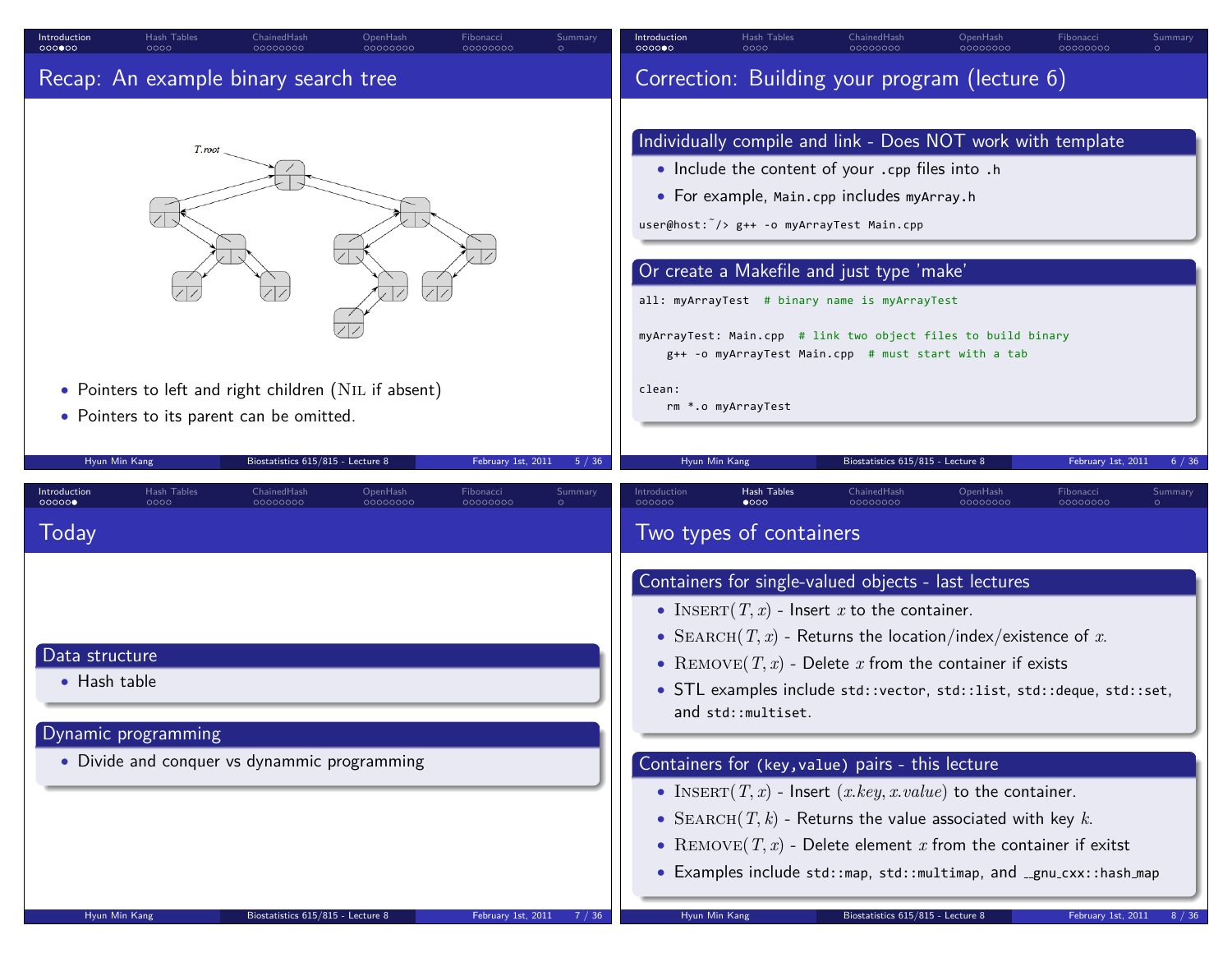| 00000000                                                                                                                                                                                                                                          | 00000000                                                                                                                                                                                                                                                                                                                                                                                                          |
|---------------------------------------------------------------------------------------------------------------------------------------------------------------------------------------------------------------------------------------------------|-------------------------------------------------------------------------------------------------------------------------------------------------------------------------------------------------------------------------------------------------------------------------------------------------------------------------------------------------------------------------------------------------------------------|
| 000000                                                                                                                                                                                                                                            | 000000                                                                                                                                                                                                                                                                                                                                                                                                            |
| 0000                                                                                                                                                                                                                                              | 0000                                                                                                                                                                                                                                                                                                                                                                                                              |
| 00000000                                                                                                                                                                                                                                          | 00000000                                                                                                                                                                                                                                                                                                                                                                                                          |
| 00000000                                                                                                                                                                                                                                          | 00000000                                                                                                                                                                                                                                                                                                                                                                                                          |
| $\circ$                                                                                                                                                                                                                                           | $\circ$                                                                                                                                                                                                                                                                                                                                                                                                           |
| Direct address tables                                                                                                                                                                                                                             | Analysis of direct address tables                                                                                                                                                                                                                                                                                                                                                                                 |
| An example (key, value) container                                                                                                                                                                                                                 | Time complexity                                                                                                                                                                                                                                                                                                                                                                                                   |
| • $U = \{0, 1, \dots, N-1\}$ is possible values of keys (N is not huge)                                                                                                                                                                           | • Requires a single memory access for each operation                                                                                                                                                                                                                                                                                                                                                              |
| • No two elements have the same key                                                                                                                                                                                                               | • $O(1)$ - constant time complexity                                                                                                                                                                                                                                                                                                                                                                               |
| Direct address table : a constant-time continaer<br>Let $T[0, \dots, N-1]$ be an array space that can contain N objects<br>• INSERT $(T, x)$ : $T[x key] = x$<br>• SEARCH $(T, k)$ : RETURN $T[k]$<br>• REMOVE $(T, x)$ : $T[x key] = \text{NIL}$ | Memory requirement<br>• Requires to pre-allocate memory space for any possible input value<br>• $2^{32} = 4GB \times$ (size of data) for 4 bytes (32 bit) key<br>• $2^{64} = 18EB(1.8 \times 10^7 \text{ TB}) \times (\text{size of data})$ for 8 bytes (64 bit) key<br>• An infinite amount of memory space needed for storing a set of<br>arbitrary-length strings (or exponential to the length of the string) |
| Hyun Min Kang                                                                                                                                                                                                                                     | Biostatistics 615/815 - Lecture 8                                                                                                                                                                                                                                                                                                                                                                                 |
| Biostatistics 615/815 - Lecture 8                                                                                                                                                                                                                 | Hyun Min Kang                                                                                                                                                                                                                                                                                                                                                                                                     |
| February 1st, 2011                                                                                                                                                                                                                                | February 1st, 2011                                                                                                                                                                                                                                                                                                                                                                                                |
| 9 / 36                                                                                                                                                                                                                                            | 10/36                                                                                                                                                                                                                                                                                                                                                                                                             |
| Hash Tables                                                                                                                                                                                                                                       | <b>Hash Tables</b>                                                                                                                                                                                                                                                                                                                                                                                                |
| ChainedHash                                                                                                                                                                                                                                       | ChainedHash                                                                                                                                                                                                                                                                                                                                                                                                       |
| OpenHash                                                                                                                                                                                                                                          | Introduction                                                                                                                                                                                                                                                                                                                                                                                                      |
| Fibonacci                                                                                                                                                                                                                                         | OpenHash                                                                                                                                                                                                                                                                                                                                                                                                          |
| Summary                                                                                                                                                                                                                                           | Fibonacci                                                                                                                                                                                                                                                                                                                                                                                                         |
| Introduction                                                                                                                                                                                                                                      | <b>Summary</b>                                                                                                                                                                                                                                                                                                                                                                                                    |
| 000<br>00000000<br>000000<br>00000000<br>00000000<br><b>Hash Tables</b>                                                                                                                                                                           | $\bullet$ 0000000<br>00000000<br>000000<br>noog<br>Chained hash: A simple example                                                                                                                                                                                                                                                                                                                                 |
| Key features                                                                                                                                                                                                                                      | A good hash function                                                                                                                                                                                                                                                                                                                                                                                              |
| • $O(1)$ complexity for INSERT, SEARCH, and REMOVE                                                                                                                                                                                                | • Assume that we have a good hash function $h(x-key)$ that 'fairly                                                                                                                                                                                                                                                                                                                                                |
| • Requires large memory space than the actual content for maintainng                                                                                                                                                                              | uniformly' distribute key values to $H$                                                                                                                                                                                                                                                                                                                                                                           |
| good performance                                                                                                                                                                                                                                  | • What makes a good hash function will be discussed later today.                                                                                                                                                                                                                                                                                                                                                  |
| • But uses much smaller memory than direct-addres tables                                                                                                                                                                                          | A ChainedHash                                                                                                                                                                                                                                                                                                                                                                                                     |
| Key components                                                                                                                                                                                                                                    | • Each possible hash key contains a linked list                                                                                                                                                                                                                                                                                                                                                                   |
| • Hash function                                                                                                                                                                                                                                   | • Each linked list is originally empty                                                                                                                                                                                                                                                                                                                                                                            |
| • $h(x-key)$ mapping key onto smaller 'addressible' space H                                                                                                                                                                                       | • An input (key, value) pair is appened to the linked list when inserted                                                                                                                                                                                                                                                                                                                                          |
| • Total required memory is the possible number of hash values                                                                                                                                                                                     | • $O(1)$ time complexity is guaranteed when no collision occurs                                                                                                                                                                                                                                                                                                                                                   |
| • Good hash function minimize the possibility of key collisions                                                                                                                                                                                   | • When collision occurs, the time complexity is proportional to size of                                                                                                                                                                                                                                                                                                                                           |
| • Collision-resolution strategy, when $h(k_1) = h(k_2)$ .                                                                                                                                                                                         | linked list assocated with $h(x, key)$                                                                                                                                                                                                                                                                                                                                                                            |
| Hyun Min Kang                                                                                                                                                                                                                                     | Hyun Min Kang                                                                                                                                                                                                                                                                                                                                                                                                     |
| Biostatistics 615/815 - Lecture 8                                                                                                                                                                                                                 | Biostatistics 615/815 - Lecture 8                                                                                                                                                                                                                                                                                                                                                                                 |
| February 1st, 2011                                                                                                                                                                                                                                | February 1st, 2011                                                                                                                                                                                                                                                                                                                                                                                                |
| 11 / 36                                                                                                                                                                                                                                           | 12 / 36                                                                                                                                                                                                                                                                                                                                                                                                           |

OpenHash

Fibonacci Summary

Introduction **Hash Tables** ChainedHash OpenHash Fibonacci Summary Introduction Hash Tables ChainedHash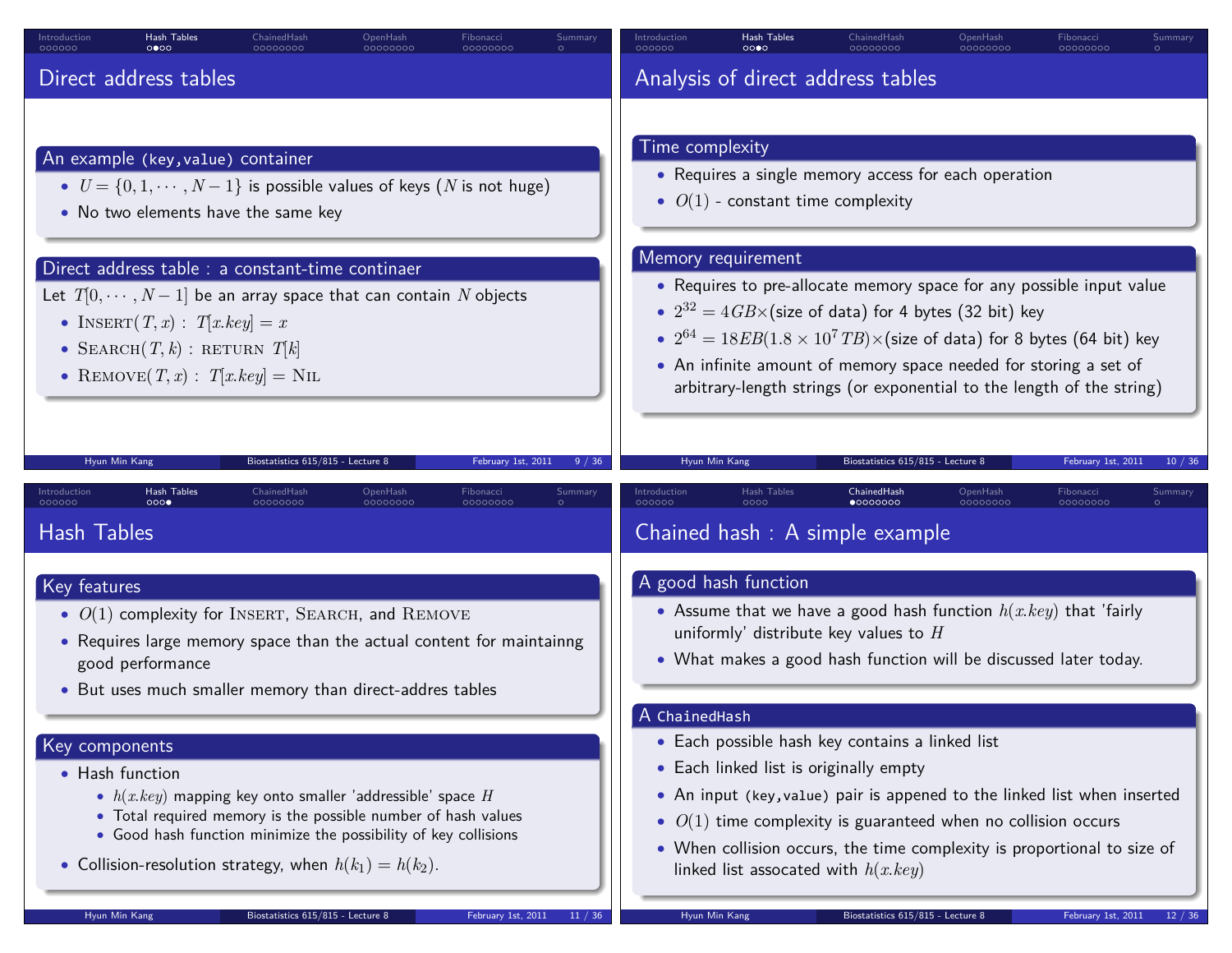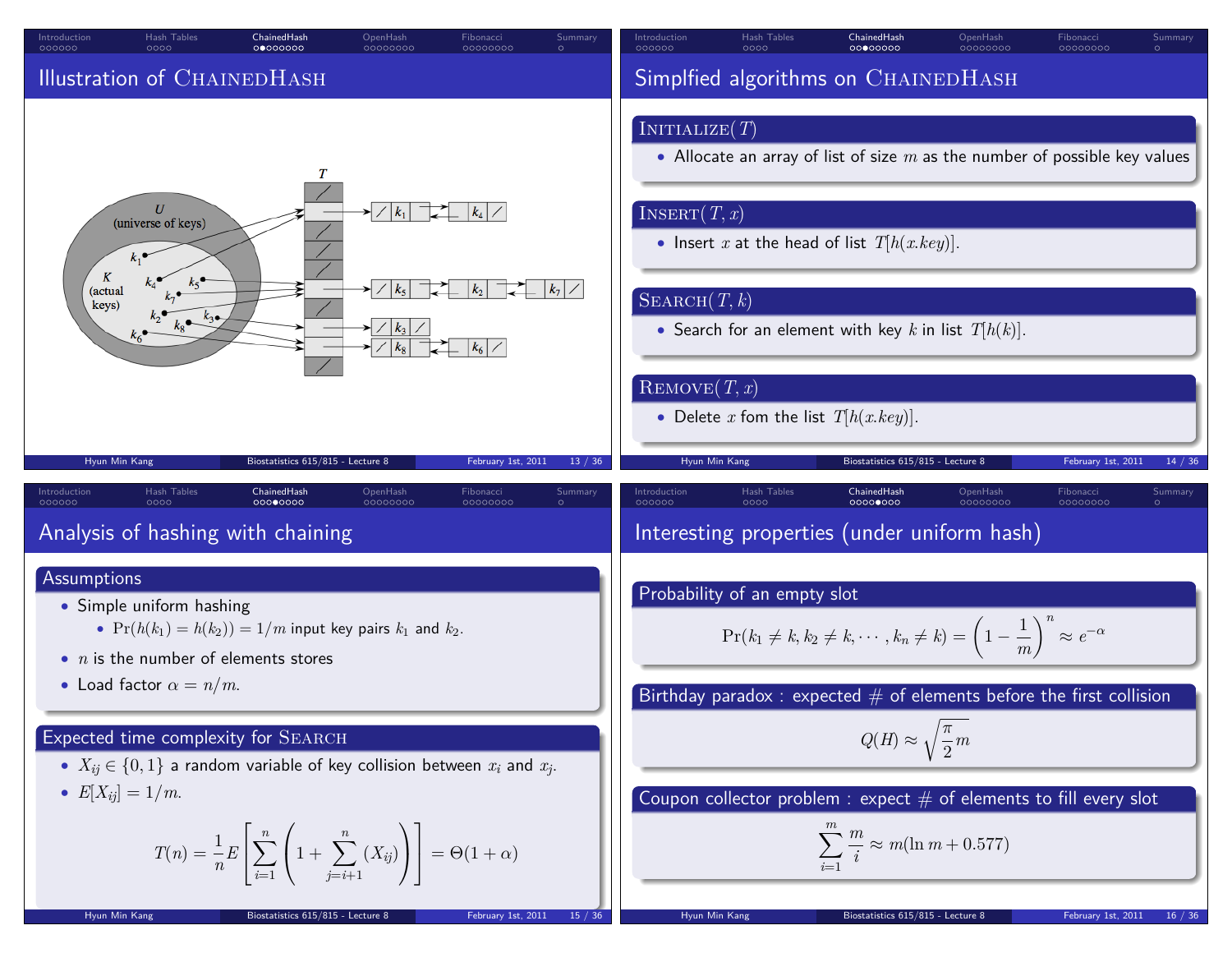| Hash Tables                                                                                                                                                                                                                                                                                                                                                                                                                      | Introduction                                                                                                                                                                                                                                                                                                                                                                                                                                                                                                                                                                                  |
|----------------------------------------------------------------------------------------------------------------------------------------------------------------------------------------------------------------------------------------------------------------------------------------------------------------------------------------------------------------------------------------------------------------------------------|-----------------------------------------------------------------------------------------------------------------------------------------------------------------------------------------------------------------------------------------------------------------------------------------------------------------------------------------------------------------------------------------------------------------------------------------------------------------------------------------------------------------------------------------------------------------------------------------------|
| Introduction                                                                                                                                                                                                                                                                                                                                                                                                                     | Hash Tables                                                                                                                                                                                                                                                                                                                                                                                                                                                                                                                                                                                   |
| ChainedHash                                                                                                                                                                                                                                                                                                                                                                                                                      | ChainedHash                                                                                                                                                                                                                                                                                                                                                                                                                                                                                                                                                                                   |
| OpenHash                                                                                                                                                                                                                                                                                                                                                                                                                         | OpenHash                                                                                                                                                                                                                                                                                                                                                                                                                                                                                                                                                                                      |
| Fibonacci                                                                                                                                                                                                                                                                                                                                                                                                                        | Fibonacci                                                                                                                                                                                                                                                                                                                                                                                                                                                                                                                                                                                     |
| Summary                                                                                                                                                                                                                                                                                                                                                                                                                          | Summary                                                                                                                                                                                                                                                                                                                                                                                                                                                                                                                                                                                       |
| 000000                                                                                                                                                                                                                                                                                                                                                                                                                           | 000000                                                                                                                                                                                                                                                                                                                                                                                                                                                                                                                                                                                        |
| 00000000                                                                                                                                                                                                                                                                                                                                                                                                                         | 00000000                                                                                                                                                                                                                                                                                                                                                                                                                                                                                                                                                                                      |
| 0000                                                                                                                                                                                                                                                                                                                                                                                                                             | 0000                                                                                                                                                                                                                                                                                                                                                                                                                                                                                                                                                                                          |
| 00000000                                                                                                                                                                                                                                                                                                                                                                                                                         | 00000000                                                                                                                                                                                                                                                                                                                                                                                                                                                                                                                                                                                      |
| 00000000                                                                                                                                                                                                                                                                                                                                                                                                                         | 00000000                                                                                                                                                                                                                                                                                                                                                                                                                                                                                                                                                                                      |
| Hash functions                                                                                                                                                                                                                                                                                                                                                                                                                   | 'Good' and 'bad' hash functions                                                                                                                                                                                                                                                                                                                                                                                                                                                                                                                                                               |
| Making a good hash functions<br>• A hash function $h(k)$ is a deterministic function from $k \in K$ onto<br>$h(k) \in H$ .<br>• A good hash function distributes map the keys to hash values as<br>uniform as possible<br>• The uniformity of hash function should not be affected by the pattern<br>of input sequences<br>Example hash functions<br>• $k \in [0,1)$ , $h(k) =  km $<br>• $k \in \mathbb{N}$ , $h(k) = k \mod m$ | An example : $h(k) =  km $<br>• When the input if uniformly distributed<br>• $h(k)$ is uniformly distributed between 0 and $m-1$ .<br>• $h(k)$ is a good hash function<br>• When the input is skewed : $Pr(k < 1/m) = 0.9$<br>• More than 80% of input key pairs will have collisions<br>• $h(k)$ is a bad hash function<br>• Time complexity is close to a single linked list<br>Good hash functions<br>• 'Goodness' of a hash function can be dependent on the data<br>• If it is hard to create adversary inputs to make the hash function<br>'bad', it is generally a good hash function. |
| Hyun Min Kang                                                                                                                                                                                                                                                                                                                                                                                                                    | Biostatistics 615/815 - Lecture 8                                                                                                                                                                                                                                                                                                                                                                                                                                                                                                                                                             |
| Biostatistics 615/815 - Lecture 8                                                                                                                                                                                                                                                                                                                                                                                                | February 1st, 2011                                                                                                                                                                                                                                                                                                                                                                                                                                                                                                                                                                            |
| February 1st, 2011                                                                                                                                                                                                                                                                                                                                                                                                               | Hyun Min Kang                                                                                                                                                                                                                                                                                                                                                                                                                                                                                                                                                                                 |
| 17 / 36                                                                                                                                                                                                                                                                                                                                                                                                                          | 18 / 36                                                                                                                                                                                                                                                                                                                                                                                                                                                                                                                                                                                       |
| Hash Tables                                                                                                                                                                                                                                                                                                                                                                                                                      | Hash Tables                                                                                                                                                                                                                                                                                                                                                                                                                                                                                                                                                                                   |
| ChainedHash                                                                                                                                                                                                                                                                                                                                                                                                                      | Introduction                                                                                                                                                                                                                                                                                                                                                                                                                                                                                                                                                                                  |
| OpenHash                                                                                                                                                                                                                                                                                                                                                                                                                         | ChainedHash                                                                                                                                                                                                                                                                                                                                                                                                                                                                                                                                                                                   |
| Fibonacci                                                                                                                                                                                                                                                                                                                                                                                                                        | OpenHash                                                                                                                                                                                                                                                                                                                                                                                                                                                                                                                                                                                      |
| Summary                                                                                                                                                                                                                                                                                                                                                                                                                          | Fibonacci                                                                                                                                                                                                                                                                                                                                                                                                                                                                                                                                                                                     |
| Introduction                                                                                                                                                                                                                                                                                                                                                                                                                     | Summary                                                                                                                                                                                                                                                                                                                                                                                                                                                                                                                                                                                       |
| 00000000                                                                                                                                                                                                                                                                                                                                                                                                                         | 000000                                                                                                                                                                                                                                                                                                                                                                                                                                                                                                                                                                                        |
| 000000                                                                                                                                                                                                                                                                                                                                                                                                                           | 0000                                                                                                                                                                                                                                                                                                                                                                                                                                                                                                                                                                                          |
| nnna                                                                                                                                                                                                                                                                                                                                                                                                                             | $\bullet$ 0000000                                                                                                                                                                                                                                                                                                                                                                                                                                                                                                                                                                             |
| 0000000C                                                                                                                                                                                                                                                                                                                                                                                                                         | 00000000                                                                                                                                                                                                                                                                                                                                                                                                                                                                                                                                                                                      |
| 00000000                                                                                                                                                                                                                                                                                                                                                                                                                         | 0000000C                                                                                                                                                                                                                                                                                                                                                                                                                                                                                                                                                                                      |
| Examples of good hash functions                                                                                                                                                                                                                                                                                                                                                                                                  | <b>Open Addressing</b>                                                                                                                                                                                                                                                                                                                                                                                                                                                                                                                                                                        |
| For integers<br>• Make the hash size $m$ to be a large prime                                                                                                                                                                                                                                                                                                                                                                     | Chained Hash - Pros and Cons                                                                                                                                                                                                                                                                                                                                                                                                                                                                                                                                                                  |
| • $h(k) = k \mod m$<br>For floating point values $k \in [0, 1)$<br>• Make the hash size $m$ to be a large prime<br>• $h(k) =  k * N  \mod m$ for a large number N.<br>For strings                                                                                                                                                                                                                                                | $\triangle$ Easy to understand<br>$\triangle$ Behavior at collision is easy to track<br>Every slots maintains pointer - extra memory consumption<br>$\bigtriangledown$<br>Inefficient to dereference pointers for each access<br>$\bigtriangledown$<br>Larger and unpredictable memory consumption<br>\7<br>Open Addressing<br>• Store all the elements within an array                                                                                                                                                                                                                       |
| • Pretend the string is a number with numeral system of $ \Sigma $ , where $\Sigma$                                                                                                                                                                                                                                                                                                                                              | • Resolve conflicts based on predefined probing rule.                                                                                                                                                                                                                                                                                                                                                                                                                                                                                                                                         |
| is the set of possible characters.                                                                                                                                                                                                                                                                                                                                                                                               | • Avoid using pointers - faster and more memory efficient.                                                                                                                                                                                                                                                                                                                                                                                                                                                                                                                                    |
| • Apply the same hash function for integers                                                                                                                                                                                                                                                                                                                                                                                      | • Implementation of REMOVE can be very complicated                                                                                                                                                                                                                                                                                                                                                                                                                                                                                                                                            |
| Hyun Min Kang                                                                                                                                                                                                                                                                                                                                                                                                                    | Hyun Min Kang                                                                                                                                                                                                                                                                                                                                                                                                                                                                                                                                                                                 |
| Biostatistics 615/815 - Lecture 8                                                                                                                                                                                                                                                                                                                                                                                                | Biostatistics 615/815 - Lecture 8                                                                                                                                                                                                                                                                                                                                                                                                                                                                                                                                                             |
| February 1st, 2011                                                                                                                                                                                                                                                                                                                                                                                                               | February 1st, 2011                                                                                                                                                                                                                                                                                                                                                                                                                                                                                                                                                                            |
| 19/36                                                                                                                                                                                                                                                                                                                                                                                                                            | 20/36                                                                                                                                                                                                                                                                                                                                                                                                                                                                                                                                                                                         |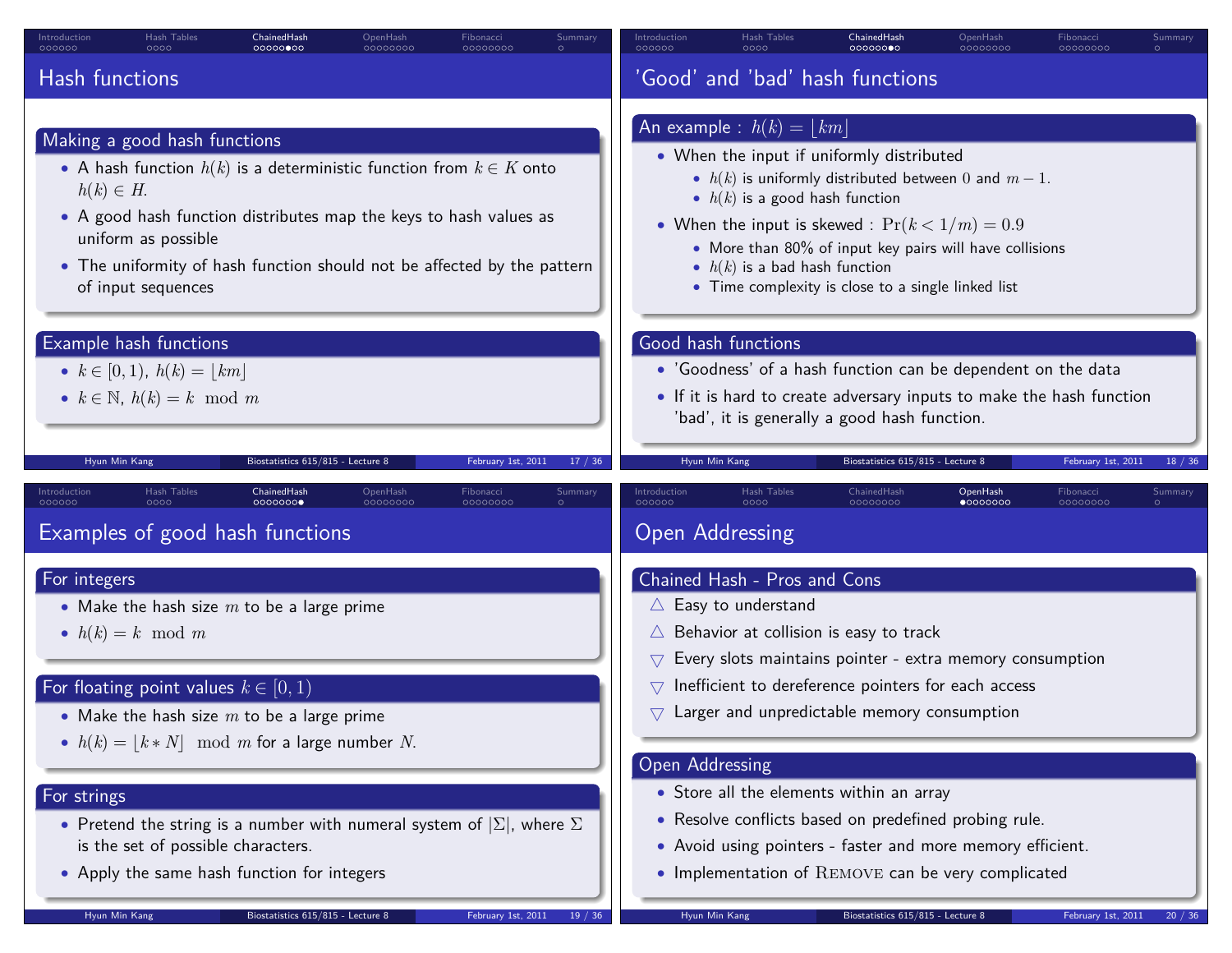| Hash Tables<br>Introduction<br>ChainedHash<br>OpenHash<br>Fibonacci<br>Summary<br>000000<br>00000000<br>00000000<br>00000000<br>0000                                                                                                                                                                                                                                             | Introduction<br>Hash Tables<br>ChainedHash<br>OpenHash<br>Fibonacci<br>Summary<br>000000<br>00000000<br>0000<br>00000000<br>00000000<br>$\circ$                                                                                                                                                                                                                                                                                          |
|----------------------------------------------------------------------------------------------------------------------------------------------------------------------------------------------------------------------------------------------------------------------------------------------------------------------------------------------------------------------------------|------------------------------------------------------------------------------------------------------------------------------------------------------------------------------------------------------------------------------------------------------------------------------------------------------------------------------------------------------------------------------------------------------------------------------------------|
| Probing in open hash                                                                                                                                                                                                                                                                                                                                                             | Algorithm OPENHASHINSERT                                                                                                                                                                                                                                                                                                                                                                                                                 |
| Modified hash functions<br>• $h: K \times H \rightarrow H$<br>• For every $k \in K$ , the probe sequence<br>$k < h(k,0), h(k,1), \cdots, h(k,m-1)$ > must be a permutation of<br>$0, 1, \cdots, m-1$ .                                                                                                                                                                           | <b>Data:</b> $T$ : hash, $k$ : key value to insert<br><b>Result:</b> $k$ is inserted to $T$<br>for $i = 0$ to $m - 1$ do<br>$j = h(k, i)$ if $T[j] ==$ NIL then<br>$T[j] = k;$<br>return $j$ ;<br>end<br>end<br>error "hash table overflow";                                                                                                                                                                                             |
| Biostatistics 615/815 - Lecture 8<br>February 1st, 2011<br>Hyun Min Kang<br>21 / 36<br>Hash Tables<br><b>OpenHash</b><br>Introduction<br>ChainedHash<br>Fibonacci<br>Summary<br>000000<br>00000000<br>00000000<br>00000000<br>nnnn<br>Algorithm OPENHASHSEARCH                                                                                                                   | Biostatistics 615/815 - Lecture 8<br>February 1st, 2011<br>Hyun Min Kang<br>22 / 36<br>Introduction<br>Hash Tables<br>ChainedHash<br>OpenHash<br>Fibonacci<br>Summary<br>000000<br>0000<br>00000000<br>00000000<br>0000000C<br><b>Strategies for Probing</b>                                                                                                                                                                             |
| <b>Data:</b> $T$ : hash, $k$ : key value to search<br><b>Result</b> : Return $T[k]$ if exist, otherwise return NIL<br>for $i = 0$ to $m - 1$ do<br>$j = h(k, i);$<br>if $T[j] == k$ then<br>return $j$ ;<br>end<br>else if $T[j] == NIL$ then<br>return NIL;<br>end<br>end<br>return NIL;<br>Hyun Min Kang<br>Biostatistics 615/815 - Lecture 8<br>February 1st, 2011<br>23 / 36 | Linear Probing<br>• $h(k, i) = (h'(k) + i) \mod m$<br>• Easy to implement<br>• Suffer from primary clustering, increasing the average search time<br><b>Quadratic Probing</b><br>• $h(k, i) = (h'(k) + c_1 i + c_2 i^2) \mod m$<br>• Beter than linear probing<br>• Seconary clustering : $h(k_1, 0) = h(k_2, 0)$ implies $h(k_1, i) = k(k_2, i)$<br>February 1st, 2011<br>Hyun Min Kang<br>Biostatistics 615/815 - Lecture 8<br>24 / 36 |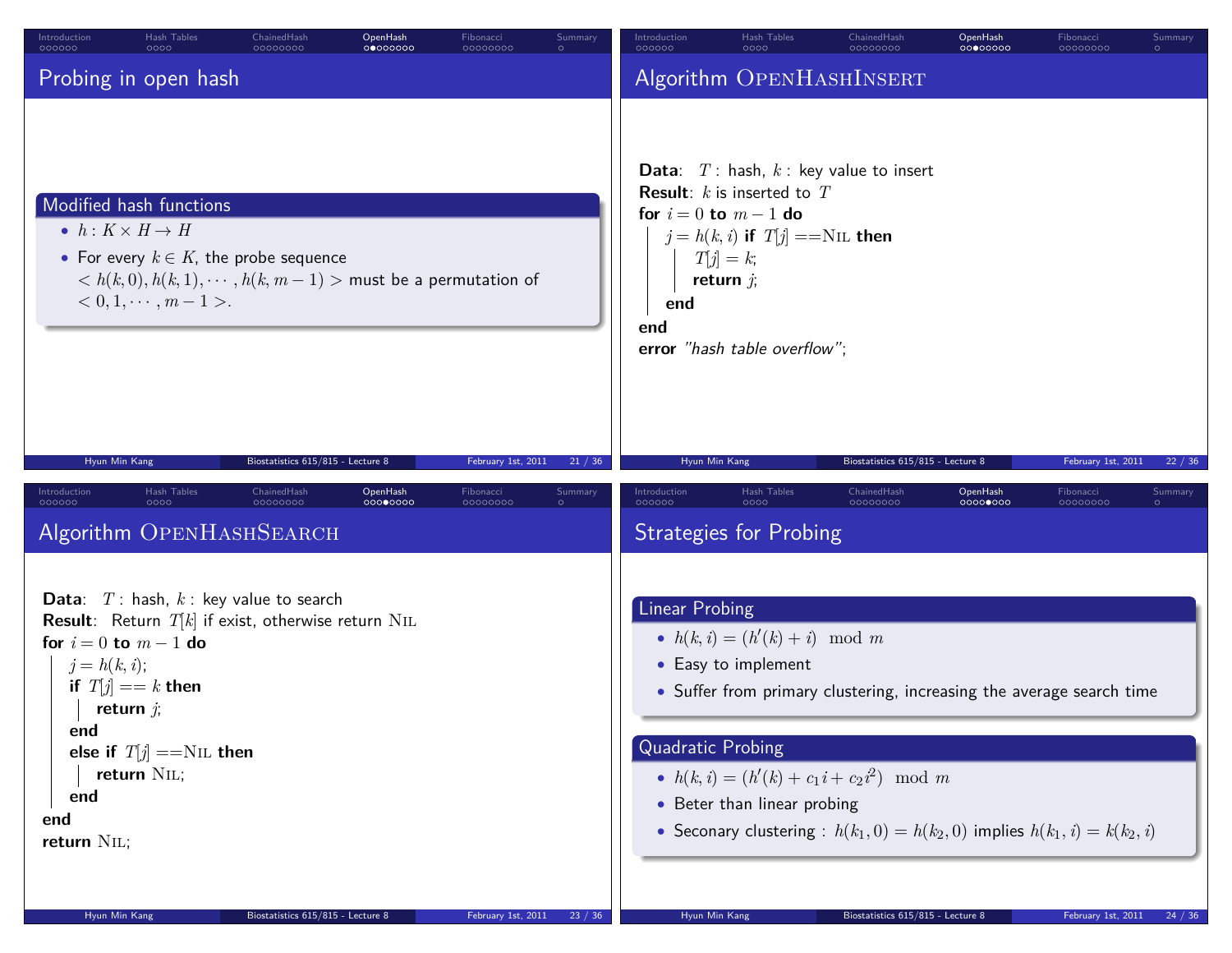| Introduction<br>000000        | Hash Tables<br>0000        | ChainedHash<br>00000000                                                                                                                                                                                                      | OpenHash<br>00000000 | Fibonacci<br>00000000 | Summary | Introduction<br>000000             | Hash Tables<br>0000                                                                                                           | ChainedHash<br>00000000                                                                                                                                                                                     | OpenHash<br>00000000 | Fibonacci<br>00000000                                                   | Summary |
|-------------------------------|----------------------------|------------------------------------------------------------------------------------------------------------------------------------------------------------------------------------------------------------------------------|----------------------|-----------------------|---------|------------------------------------|-------------------------------------------------------------------------------------------------------------------------------|-------------------------------------------------------------------------------------------------------------------------------------------------------------------------------------------------------------|----------------------|-------------------------------------------------------------------------|---------|
| <b>Strategies for Probing</b> |                            |                                                                                                                                                                                                                              |                      |                       |         |                                    | Hash tables : summary                                                                                                         |                                                                                                                                                                                                             |                      |                                                                         |         |
| Double Hashing                | • Avoid clustering problem | • $h(k, i) = (h_1(k) + ih_2(k)) \mod m$<br>• The probe sequence depends in two ways upon $k$ .<br>• For example, $h_1(k) = k \mod m$ , $h_2(k) = 1 + (k \mod m')$<br>• Performance close to ideal scheme of uniform hashing. |                      |                       |         | • Chained hash                     | • Key components<br>• Hash function<br>• Conflict-resolution strategy<br>• Open Addressing<br>• Probing strategy is important | • Linear-time performance container with larger storage<br>• Linked list for every possible key values<br>• Large memory consumption $+$ deferencing overhead<br>• Double hashing is close to ideal hashing |                      |                                                                         |         |
| Hyun Min Kang                 |                            | Biostatistics 615/815 - Lecture 8                                                                                                                                                                                            |                      | February 1st, 2011    | 25 / 36 | Hyun Min Kang                      |                                                                                                                               | Biostatistics 615/815 - Lecture 8                                                                                                                                                                           |                      | February 1st, 2011                                                      | 26 / 36 |
| Introduction<br>000000        | Hash Tables<br>0000        | ChainedHash<br>00000000                                                                                                                                                                                                      | OpenHash<br>00000000 | Fibonacci<br>00000000 | Summary | Introduction<br>000000             | Hash Tables<br>0000                                                                                                           | ChainedHash<br>00000000                                                                                                                                                                                     | OpenHash<br>00000000 | Fibonacci<br>•00000000                                                  | Summary |
|                               |                            | When are binary search trees better than hash tables?                                                                                                                                                                        |                      |                       |         |                                    |                                                                                                                               | Recap: Divide and conquer algorithms                                                                                                                                                                        |                      |                                                                         |         |
| efficiency                    |                            | • When the memory efficiency is more important than the search<br>• When many input key values are not unique<br>• When querying by ranges or trying to find closest value.                                                  |                      |                       |         | $\bullet$ MERGESORT<br>• QUICKSORT | • TOWEROFHANOI                                                                                                                | Good examples of divide and conquer algorithms<br>· BINARYSEARCHTREE algorithms                                                                                                                             |                      | These algorithms divide a problem into smaller and disjoint subproblems |         |
|                               |                            |                                                                                                                                                                                                                              |                      |                       |         |                                    | until they become trivial.                                                                                                    |                                                                                                                                                                                                             |                      |                                                                         |         |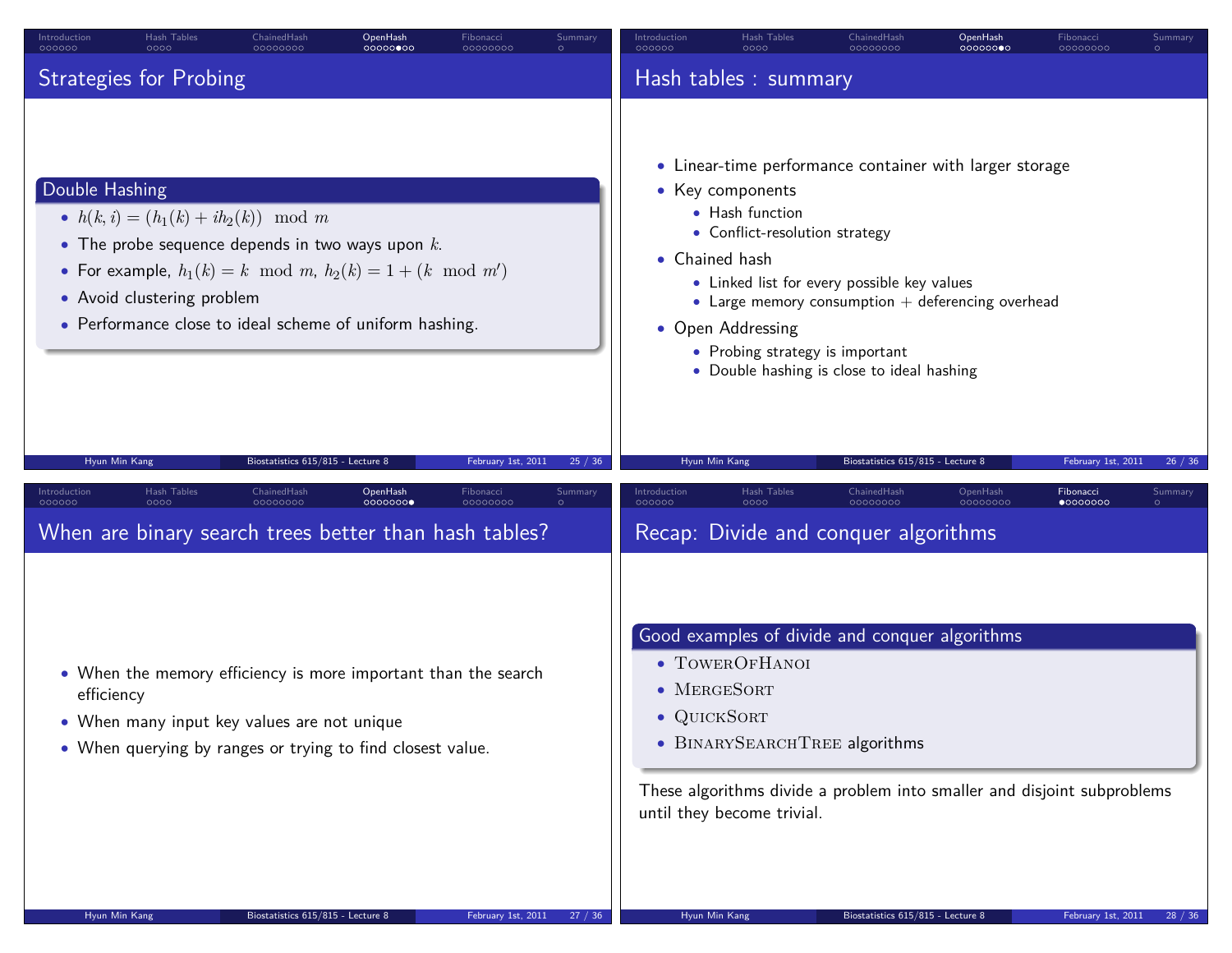